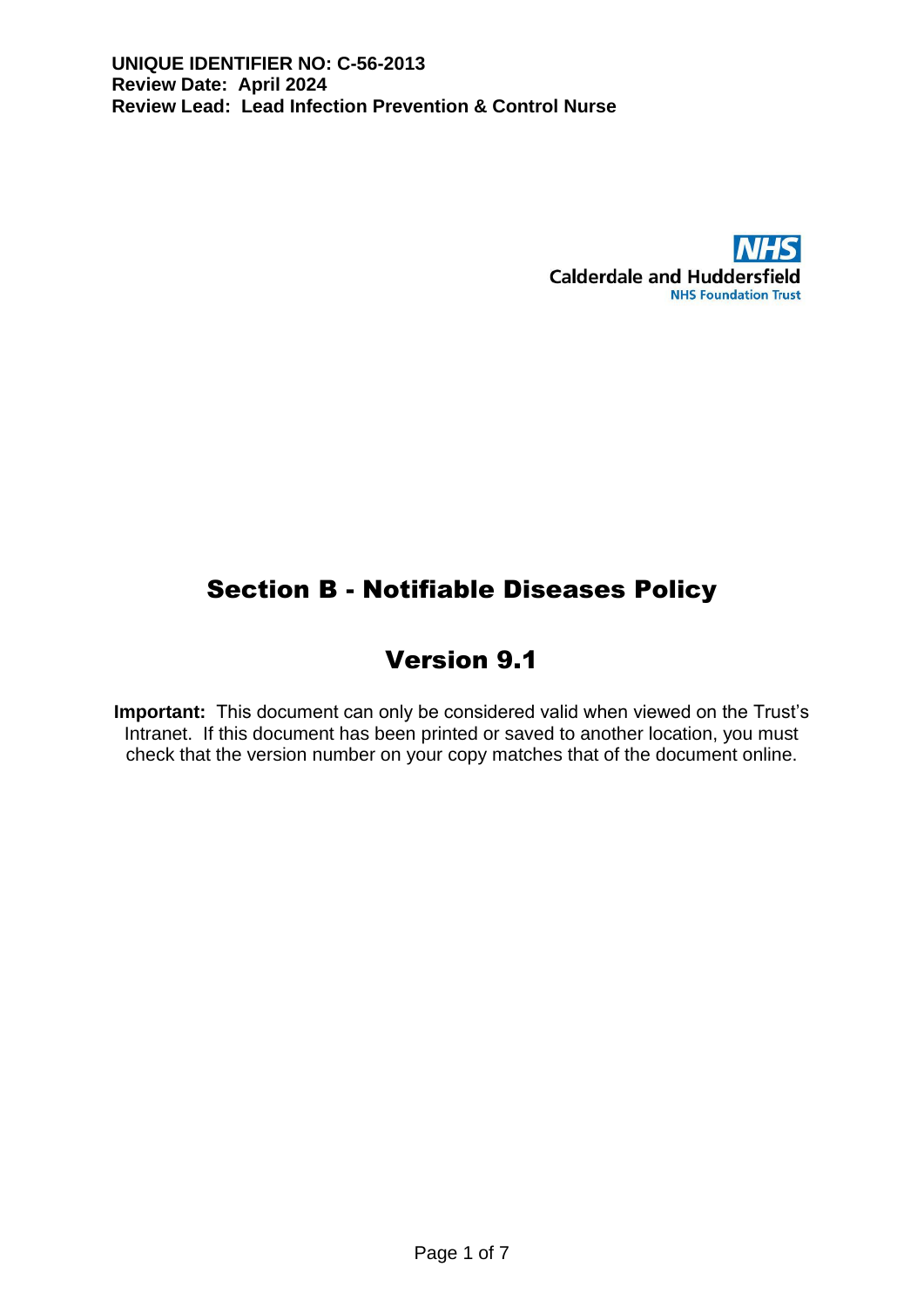| <b>Document Summary Table</b>             |                                                                                               |                                                                                                           |                                                                   |             |  |
|-------------------------------------------|-----------------------------------------------------------------------------------------------|-----------------------------------------------------------------------------------------------------------|-------------------------------------------------------------------|-------------|--|
| <b>Unique Identifier Number</b>           |                                                                                               | C-56-2013                                                                                                 |                                                                   |             |  |
| <b>Status</b>                             |                                                                                               | Ratified                                                                                                  |                                                                   |             |  |
| <b>Version</b>                            |                                                                                               | 9.1                                                                                                       |                                                                   |             |  |
| <b>Implementation Date</b>                |                                                                                               | <b>June 2002</b>                                                                                          |                                                                   |             |  |
| <b>Current/Last Review</b>                |                                                                                               |                                                                                                           | December 2005; December 2007; October 2009;                       |             |  |
| <b>Dates</b>                              |                                                                                               | October 2011, October 2013, September 2015, July                                                          |                                                                   |             |  |
|                                           |                                                                                               | 2017, March 2021                                                                                          |                                                                   |             |  |
| <b>Next Formal Review</b>                 |                                                                                               | April 2024                                                                                                |                                                                   |             |  |
| <b>Sponsor</b>                            |                                                                                               | <b>Medical Director</b>                                                                                   |                                                                   |             |  |
| <b>Author</b>                             |                                                                                               | Senior Infection Prevention & Control Nurse                                                               |                                                                   |             |  |
| <b>Where available</b>                    |                                                                                               | <b>Trust Intranet</b>                                                                                     |                                                                   |             |  |
| <b>Target audience</b>                    |                                                                                               | <b>All Staff</b>                                                                                          |                                                                   |             |  |
| <b>Ratifying Committee</b>                |                                                                                               |                                                                                                           |                                                                   |             |  |
| <b>Executive Board</b>                    |                                                                                               |                                                                                                           |                                                                   | 27 May 2021 |  |
| <b>Consultation Committee</b>             |                                                                                               |                                                                                                           |                                                                   |             |  |
| <b>Committee Name</b>                     |                                                                                               |                                                                                                           | <b>Committee Chair</b>                                            | <b>Date</b> |  |
| <b>Infection Prevention &amp; Control</b> |                                                                                               |                                                                                                           | Consultant                                                        | April 2021  |  |
| Committee                                 |                                                                                               |                                                                                                           | Microbiologist /                                                  |             |  |
|                                           |                                                                                               |                                                                                                           | Infection Prevention &                                            |             |  |
|                                           |                                                                                               |                                                                                                           | <b>Control Doctor</b>                                             |             |  |
| <b>Other Stakeholders Consulted</b>       |                                                                                               |                                                                                                           |                                                                   |             |  |
|                                           |                                                                                               |                                                                                                           |                                                                   |             |  |
|                                           |                                                                                               |                                                                                                           | Does this document map to other Regulator requirements?           |             |  |
| Regulator details                         |                                                                                               |                                                                                                           | Regulator standards/numbers etc                                   |             |  |
|                                           |                                                                                               |                                                                                                           |                                                                   |             |  |
| <b>Document Version Control</b>           |                                                                                               |                                                                                                           |                                                                   |             |  |
| Version 9.1                               |                                                                                               | A hyperlink to the online notification form has been added                                                |                                                                   |             |  |
| Version 9                                 | An updated generic 'Notification of Infectious Diseases' form has                             |                                                                                                           |                                                                   |             |  |
|                                           | been include (Appendix 1)                                                                     |                                                                                                           |                                                                   |             |  |
| Version 8                                 | An updated 'Notification of Infectious Diseases' form for Kirklees<br>has been included (p.7) |                                                                                                           |                                                                   |             |  |
|                                           |                                                                                               |                                                                                                           |                                                                   |             |  |
| Version 7                                 |                                                                                               |                                                                                                           | The policy has been reviewed and the Trust Equality Statement has |             |  |
|                                           | been updated.                                                                                 |                                                                                                           |                                                                   |             |  |
| Version 6<br>Version 5                    |                                                                                               | The document has been reviewed and updated<br>The document has been redesigned to ensure that all new and |                                                                   |             |  |
|                                           |                                                                                               |                                                                                                           |                                                                   |             |  |
|                                           | revised procedural documents are set out to a Trust wide format                               |                                                                                                           |                                                                   |             |  |
|                                           | and the content of which includes a minimum set of criteria which                             |                                                                                                           |                                                                   |             |  |
|                                           | include:                                                                                      |                                                                                                           |                                                                   |             |  |
|                                           | the training requirements for implementation<br>monitoring arrangements for the document      |                                                                                                           |                                                                   |             |  |
|                                           | Equality Impact of the document                                                               |                                                                                                           |                                                                   |             |  |
|                                           |                                                                                               |                                                                                                           | In addition, the monitoring arrangements for this document have   |             |  |
|                                           | been included.                                                                                |                                                                                                           |                                                                   |             |  |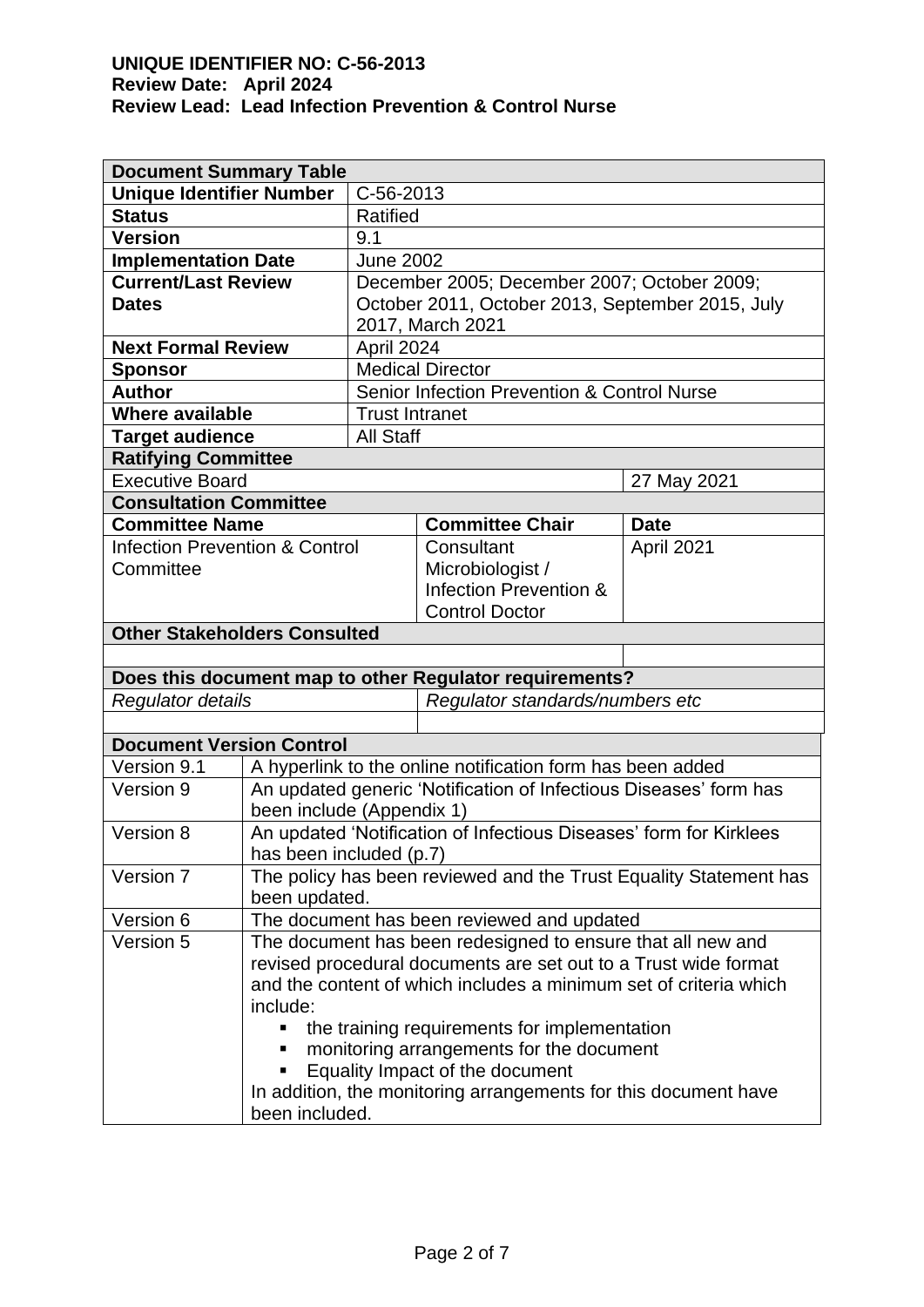## **Contents**

# **Section Page**

|    | <b>Document Summary Table</b>                                  |   |
|----|----------------------------------------------------------------|---|
|    | Contents                                                       | 3 |
| 1. | Introduction                                                   | 4 |
| 2. | Purpose                                                        | 4 |
| 3. | <b>Definitions</b>                                             | 4 |
| 4. | <b>Duties</b>                                                  | 4 |
| 5. | Notification duties of Registered Medical Practitioners (RMPS) | 4 |
| 6. | Training and Implementation                                    | 5 |
| 7. | <b>Trust Equalities Statement</b>                              | 6 |
| 8. | Monitoring Compliance with this Procedure Document             | 6 |
| 9. | References/Associated Documents                                | 6 |
|    |                                                                |   |

## **Appendices**

| Registered Medical Practitioner Notification Form |  |
|---------------------------------------------------|--|
|                                                   |  |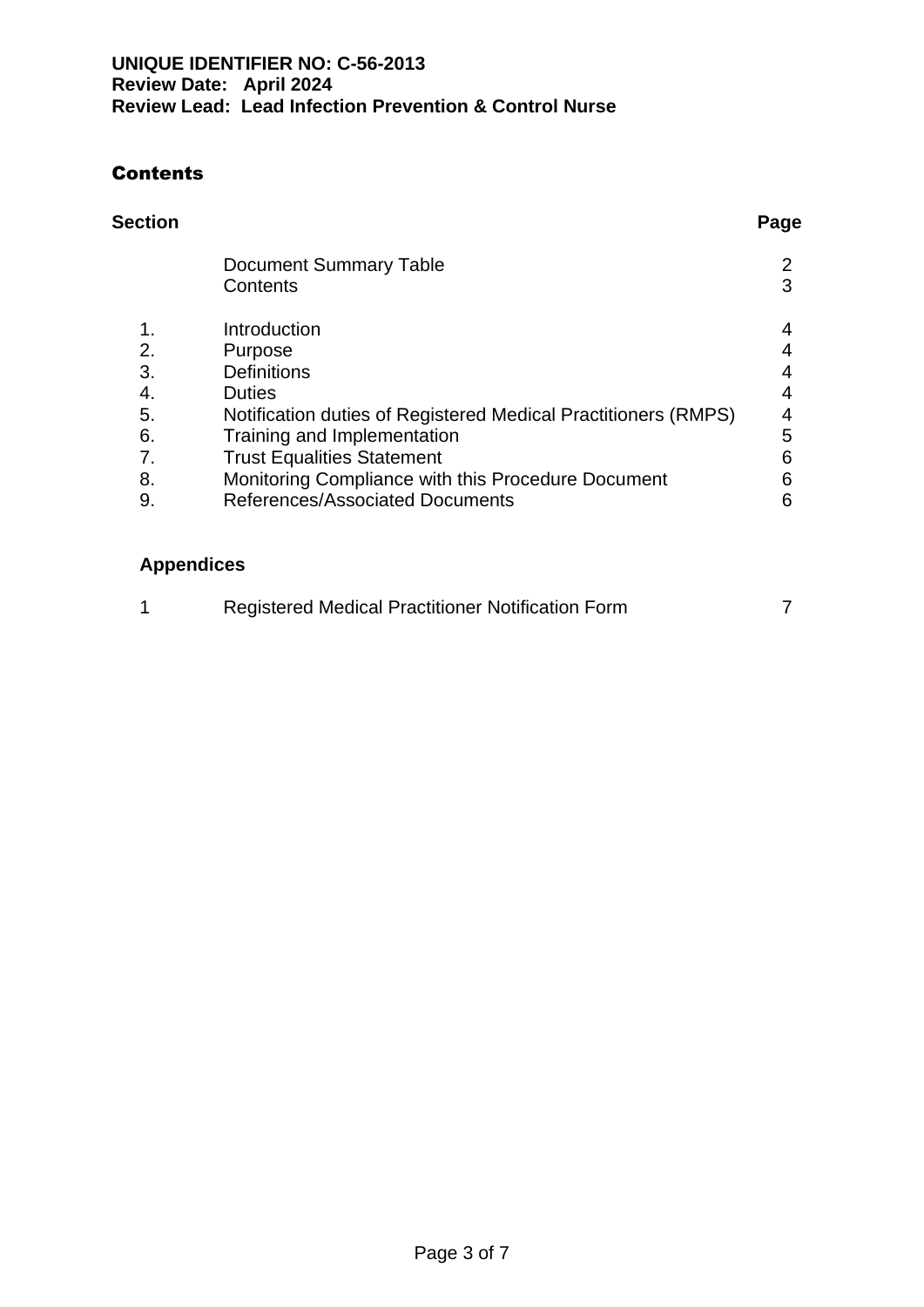#### 1. Introduction

'Notification of infectious diseases' is the term used to refer to the statutory duties for reporting notifiable diseases in the [Public Health \(Control of Disease\)](http://www.legislation.gov.uk/ukpga/1984/22)  [Act 1984](http://www.legislation.gov.uk/ukpga/1984/22) and the [Health Protection \(Notification\) Regulations 2010.](http://www.legislation.gov.uk/uksi/2010/659/contents/made)

Public Health England (PHE) aims to detect possible outbreaks of disease and epidemics as rapidly as possible. Accuracy of diagnosis is secondary, and since 1968 clinical suspicion of a notifiable infection is all that's required. Registered medical practitioners (RMPs) have a statutory duty to notify PHE of suspected cases of certain infectious diseases.

#### 2. Purpose

The purpose of the policy is to ensure all staff understand and complete the process required for the notification of communicable diseases. RMPs need to understand that timely notification is a key step towards protection of the public health because it can initiate urgent protective action.

#### 3. Definitions

**PHE –** Public Health England **RMP –** Registered Medical Practitioner

#### 4. Duties

The Chief Executive is responsible for ensuring that there are effective infection control arrangements in the Trust.

#### 5. Notification duties of Registered Medical Practitioners (RMPs)

RMPs attending a patient have a statutory duty to notify the 'proper officer' of their local Public Health England Centre of suspected cases of certain infectious diseases.

Complete a Notification Form (Appendix 1): [https://www.gov.uk/government/publications/notifiable-diseases-form-for](https://www.gov.uk/government/publications/notifiable-diseases-form-for-registered-medical-practitioners)[registered-medical-practitioners](https://www.gov.uk/government/publications/notifiable-diseases-form-for-registered-medical-practitioners) immediately on diagnosis of a suspected notifiable disease or in other determined circumstances (refer to notifiable disease list in appendix 1). RMPs should *not* wait for laboratory confirmation or results of other investigations in order to notify a case.

Send the form to the Proper Officer within 3 days, or notify them verbally within 24 hours if the case is urgent:

**Public Health England, Yorkshire & The Humber, Blenheim House, West One, Duncombe Street, Leeds LS1 4PL**

Notification should be recorded in the case notes, so other RMPs involved in **Telephone:** 0113 386 0300 **Out of hours:** 0114 3049843 (17.00hr – 09.00hrs Mon to Friday & weekends)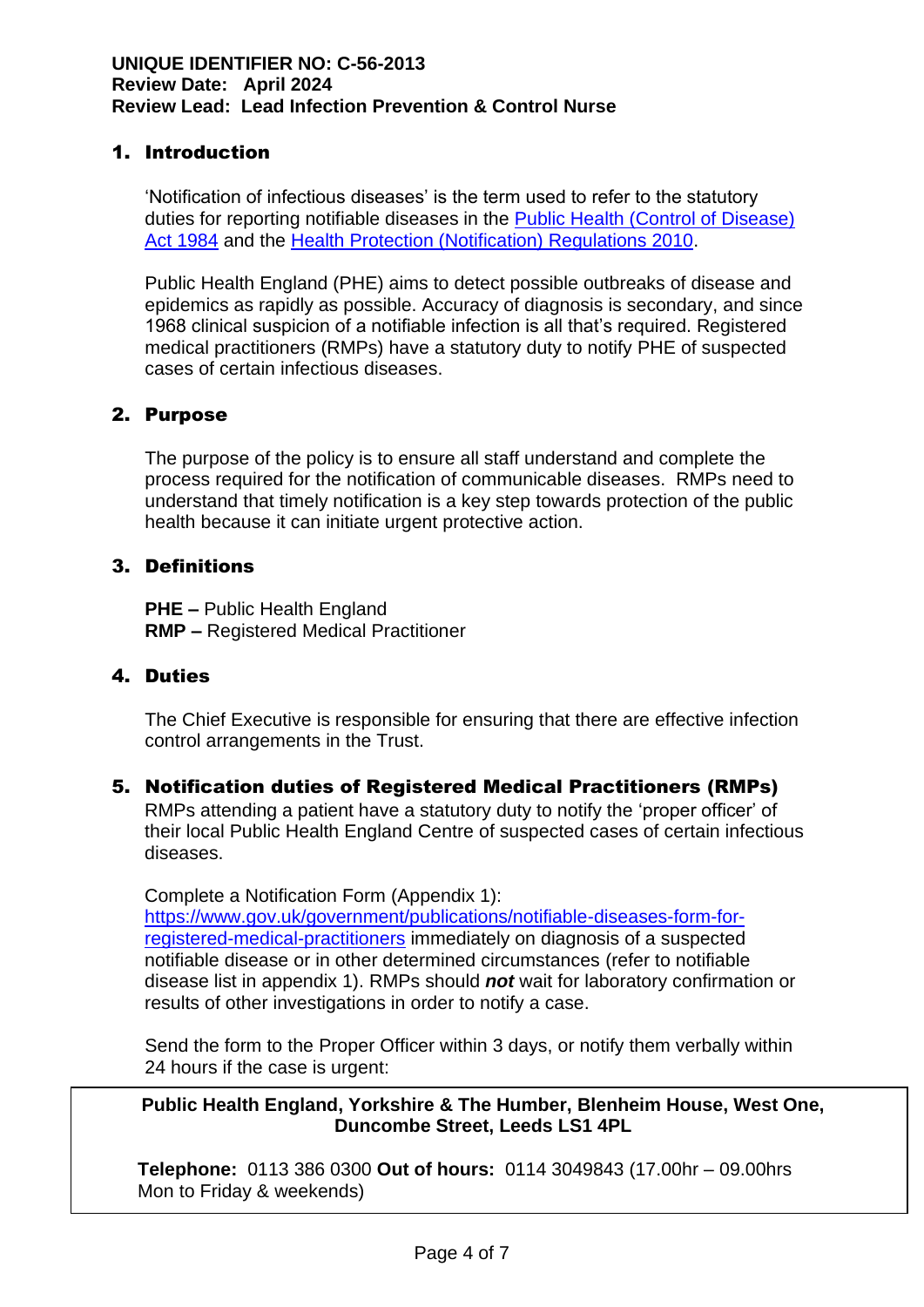Good practice would be to advise the patient that a Notification has been sent. and will be treated in confidence, although they may be subsequently contacted by a member of PHE if further information is required.

#### 6. Training and Implementation

Training for medical staff will be carried out by the Infection Prevention & Control team during the Trust induction process.

#### 7. Trust Equalities Statement

Calderdale and Huddersfield Foundation Trust aims to eliminate discrimination, harassment and victimisation and advance equality of opportunity through fostering good relationships, promoting inclusivity and embedding the "One Culture of Care" approach throughout the organisation. Stakeholder engagement is vital to analyse the equalities impact of this policy and ensure where there are any negative impacts, mitigation has been discussed and acted on.

#### 8. Monitoring Compliance with this Procedural Document

Compliance with the policy will be monitored through Public Health England (PHE) as an ongoing process.

### 9. Reference/Associated Documents

[https://www.gov.uk/guidance/notifiable-diseases-and-causative-organisms](https://www.gov.uk/guidance/notifiable-diseases-and-causative-organisms-how-to-report#registered-medical-practitioners-report-notifiable-diseases)[how-to-report#registered-medical-practitioners-report-notifiable-diseases](https://www.gov.uk/guidance/notifiable-diseases-and-causative-organisms-how-to-report#registered-medical-practitioners-report-notifiable-diseases)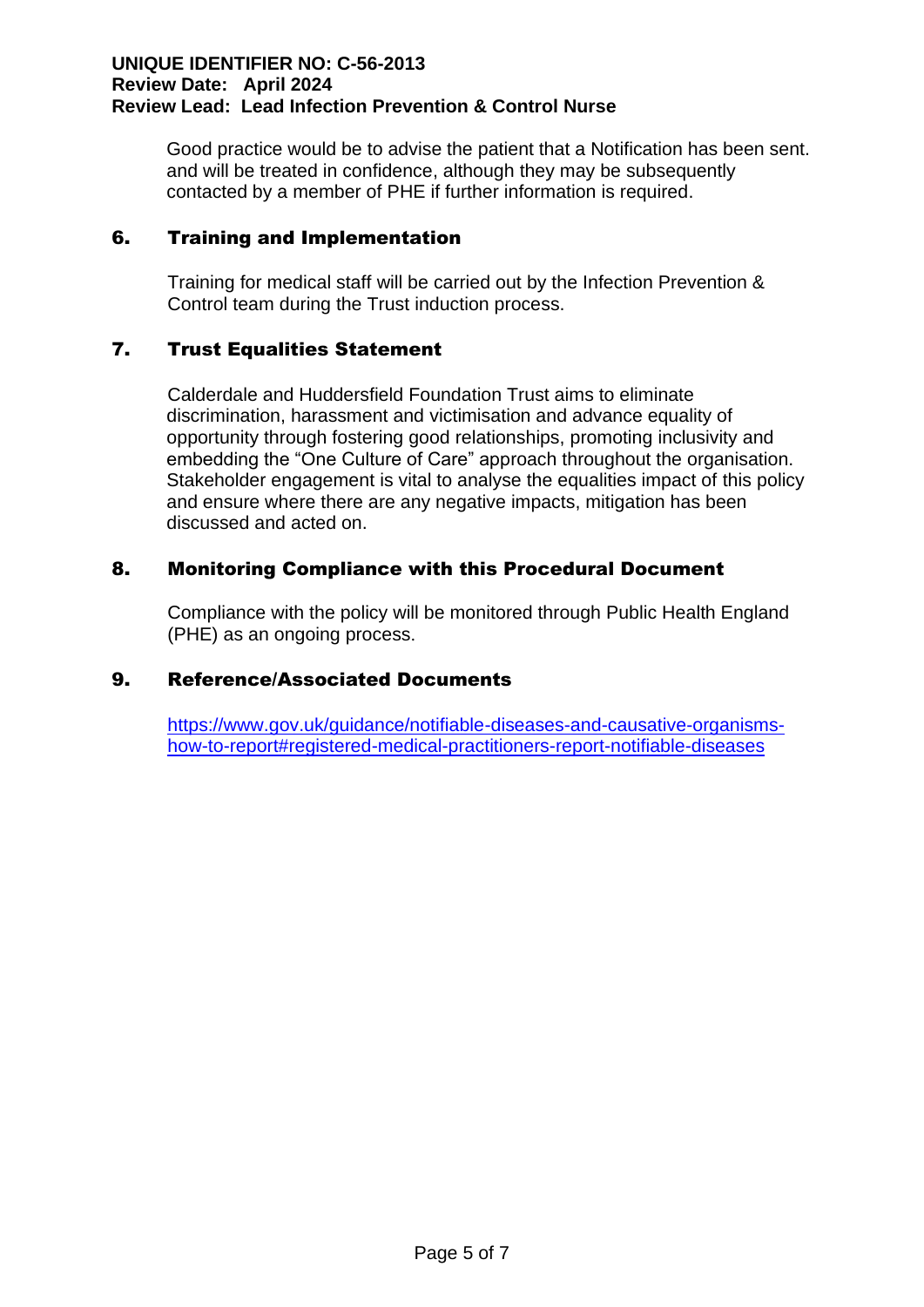## **Notification of Diseases (Confidential)**

#### **APPENDIX 1**

Registered medical practitioner notification form template

*Health Protection (Notification) Regulations 2010: notification to the proper officer of the local authority*

| Registered Medical Practitioner reporting the disease  |  |  |  |  |
|--------------------------------------------------------|--|--|--|--|
| Name                                                   |  |  |  |  |
| Address                                                |  |  |  |  |
| Post code                                              |  |  |  |  |
| Contact number                                         |  |  |  |  |
| Date of notification                                   |  |  |  |  |
| <b>Notifiable disease</b>                              |  |  |  |  |
| Disease, infection or<br>contamination                 |  |  |  |  |
| Date of onset of symptoms                              |  |  |  |  |
| Date of diagnosis                                      |  |  |  |  |
| Date of death (if patient died)                        |  |  |  |  |
| <b>Index case details</b>                              |  |  |  |  |
| First name                                             |  |  |  |  |
| Surname                                                |  |  |  |  |
| Gender (M/F)                                           |  |  |  |  |
| <b>DOB</b>                                             |  |  |  |  |
| Ethnicity                                              |  |  |  |  |
| NHS number                                             |  |  |  |  |
| Home address                                           |  |  |  |  |
| Post code                                              |  |  |  |  |
| Current residence (if not home)                        |  |  |  |  |
| Post code                                              |  |  |  |  |
| Contact number                                         |  |  |  |  |
| Occupation (if relevant)                               |  |  |  |  |
| Work/education address (if<br>relevant)                |  |  |  |  |
| Post code                                              |  |  |  |  |
| Contact number                                         |  |  |  |  |
| Overseas travel, if relevant<br>(destinations & dates) |  |  |  |  |